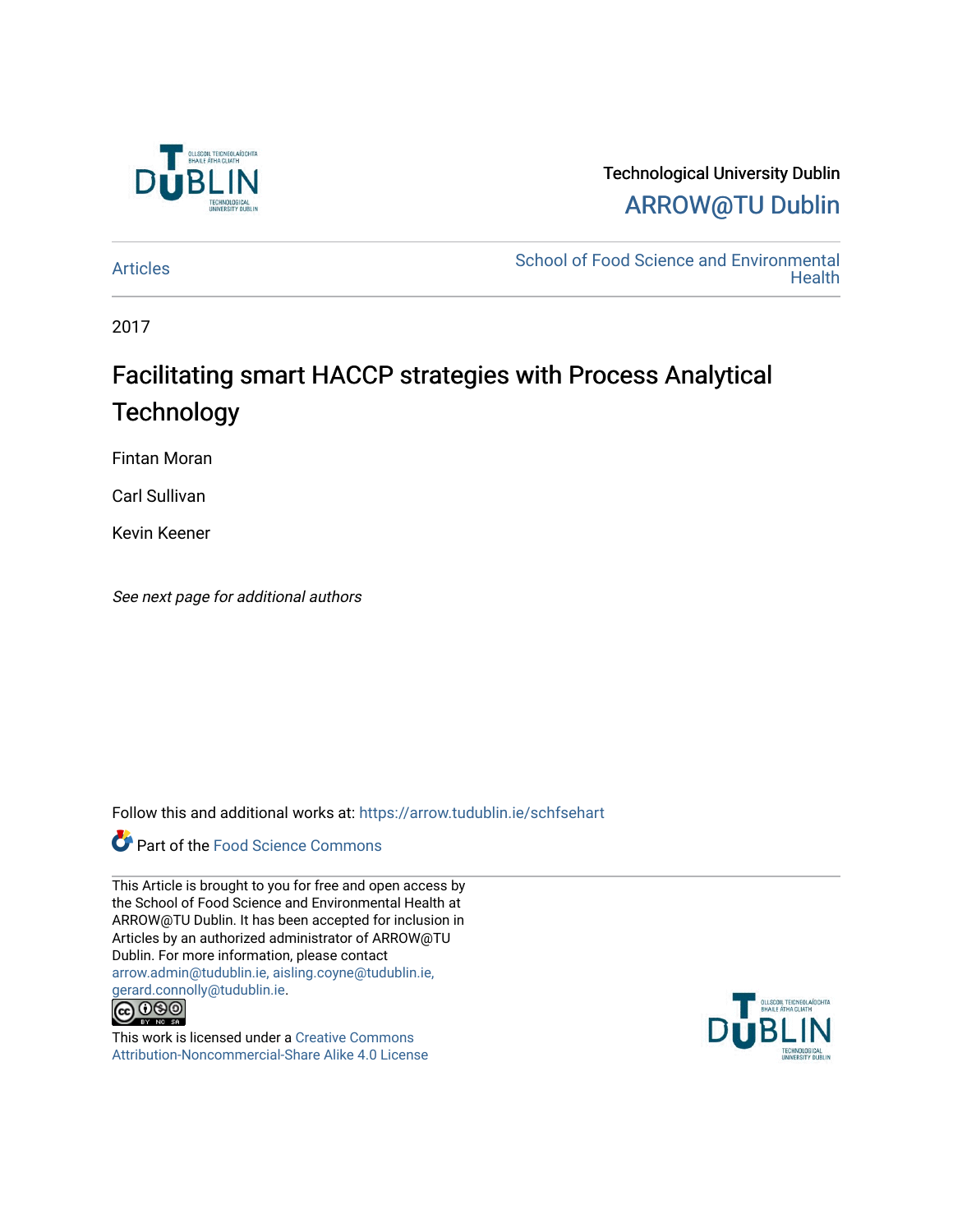## Authors

Fintan Moran, Carl Sullivan, Kevin Keener, and Patrick J. Cullen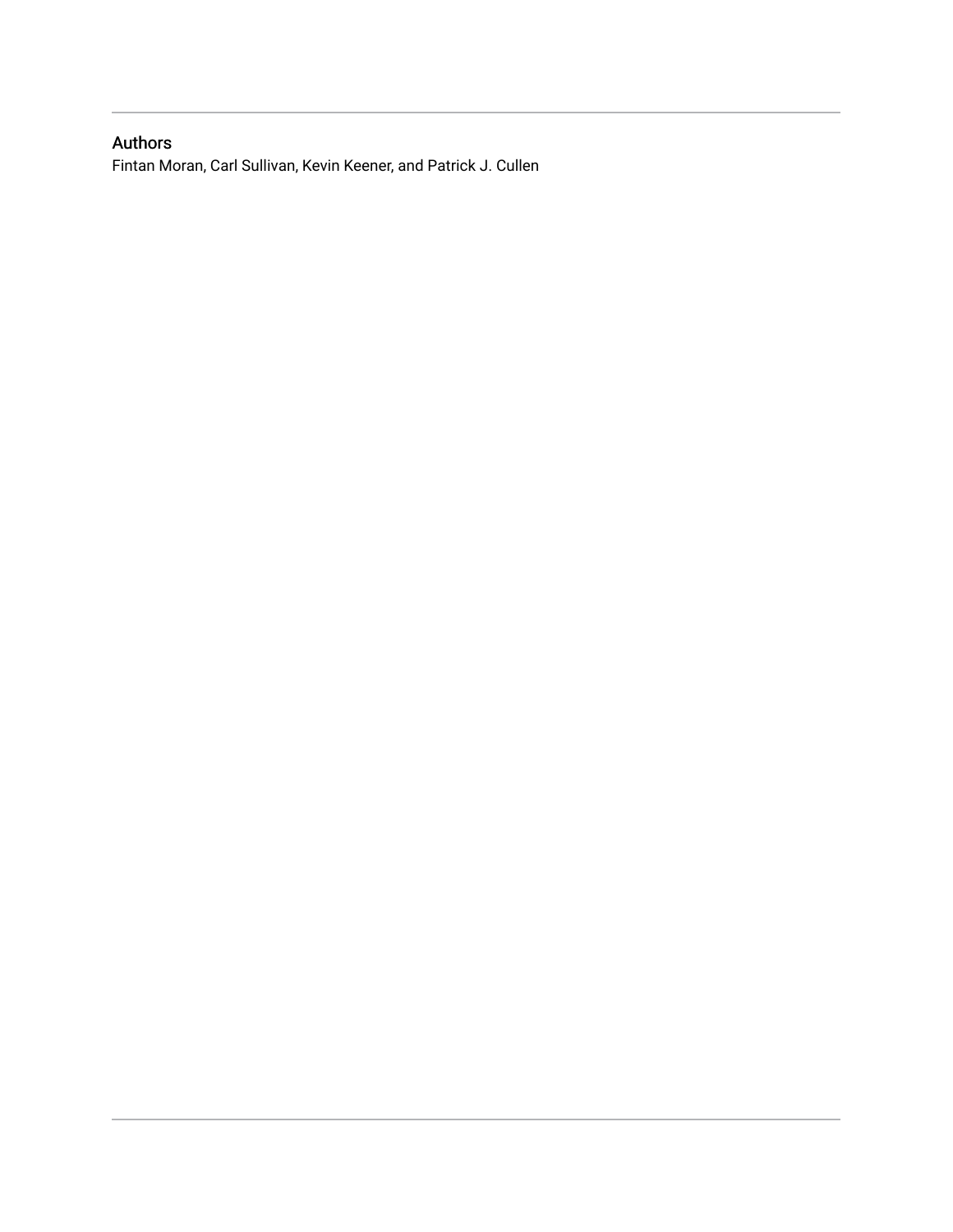

**ScienceDirect** 



# Facilitating smart HACCP strategies with Process Analytical Technology

Fintan Moran<sup>1</sup>, Carl Sullivan<sup>1</sup>, Kevin Keener<sup>2</sup> and Patrick Cullen<sup> $1,3$ </sup>



The critical feature to any food management system, be it safety or quality focused, is timely and accurate product and process data. The HACCP framework is one of a systematic preventive approach that addresses hazards as a means of prevention rather than finished product inspection. The PAT initiative is a framework which also aims to change product assurance from end-product testing to preventive control through timely measurements of critical product and process parameters. The continued emergence of sensitive yet affordable sensors capable of direct measurement of biological, chemical and physical risks associated with foods during production, processing or over their shelf-life undoubtedly will support a higher temporal and spatial profiling of foods.

#### Addresses

<sup>1</sup> School of Food Science and Environmental Health, Dublin Institute of Technology, Ireland

<sup>2</sup> Department of Food Science and Human Nutrition, Iowa State University, USA

<sup>3</sup> School of Chemical Engineering, UNSW, Australia

Corresponding author: Cullen, Patrick [\(pjcullen@dit.ie](mailto:pjcullen@dit.ie))

#### Current Opinion in Food Science 2017, 17:94–99

This review comes from a themed issue on Food engineering and processing

Edited by Colette Fagan

For a complete overview see the **[Issue](http://www.sciencedirect.com/science/journal/22147993/17)** 

Available online 8th November 2017

<http://dx.doi.org/10.1016/j.cofs.2017.11.003>

2214-7993/© 2017 Elsevier Ltd. All rights reserved.

#### Introduction **HACCP**

The Hazard Analysis and Critical Control Point (HACCP) approach to food safety is the most important food safety management system globally, where food safety is addressed through analysis and control of biological, chemical and physical hazards. The framework is one of a systematic and preventive approach to food safety that addresses hazards as a means of prevention rather than sole reliance on finished product inspection. The strategy is applicable over the entire food chain.

HACCP changes the emphasises from end-product testing to preventive control of critical aspects of producing safe foods. Since its development in the 1960s, HACCP principles have been defined and endorsed in international food standards (Codex Alimentarius Commission), becoming a universally accepted methodology for food safety assurance with its impact on global food safety clear. The success of the approach is due to the flexibility of the system allowing it to apply to the diverse nature of food commodities, the extremes of scales of food production and the many processing techniques encountered in the food industry.

The seven principles of HACCP are part of the international standard: ISO22000 FSMS 2005, a complete food safety and quality management system which accounts for both HACCP and its prerequisite programs including; Good Manufacturing Practices (GMP), Sanitation Standard Operating Procedures (SSPO). Together these units form a Total Quality Management (TQM) system. HAPPC may be integrated with hierarchical quality management systems such as ISO900 or equally with innovative monitoring and data management strategies. Key to the success of the approach is a detailed understanding of the food product, process conditions and environment factors that ultimately govern the safety profile of the product [\[1](#page-6-0)]. With the development of affordable and non-invasive sensors opportunities have emerged to capture and use high resolution real-time data directly from the production line, transport and storage to both characterise and control products during production and shelflife  $[2^{\bullet\bullet}].$  $[2^{\bullet\bullet}].$ 

#### Process Analytical Technology initiative (PAT)

The PAT initiative is a framework for innovative process manufacturing and quality assurance. The approach is to design, analyse, and control manufacturing through the timely measurement of identified critical control parameters which govern product variability. The identified benefits of the framework include increased process efficiency, reduced operating costs, increased process validation and ultimately improved final product quality and safety. As with HACCP, the framework aims to change the product assurance from end-product testing to preventive control of critical parameters.

The modern period of Process analytical chemistry (PAC) essentially began with the formation of the Centre for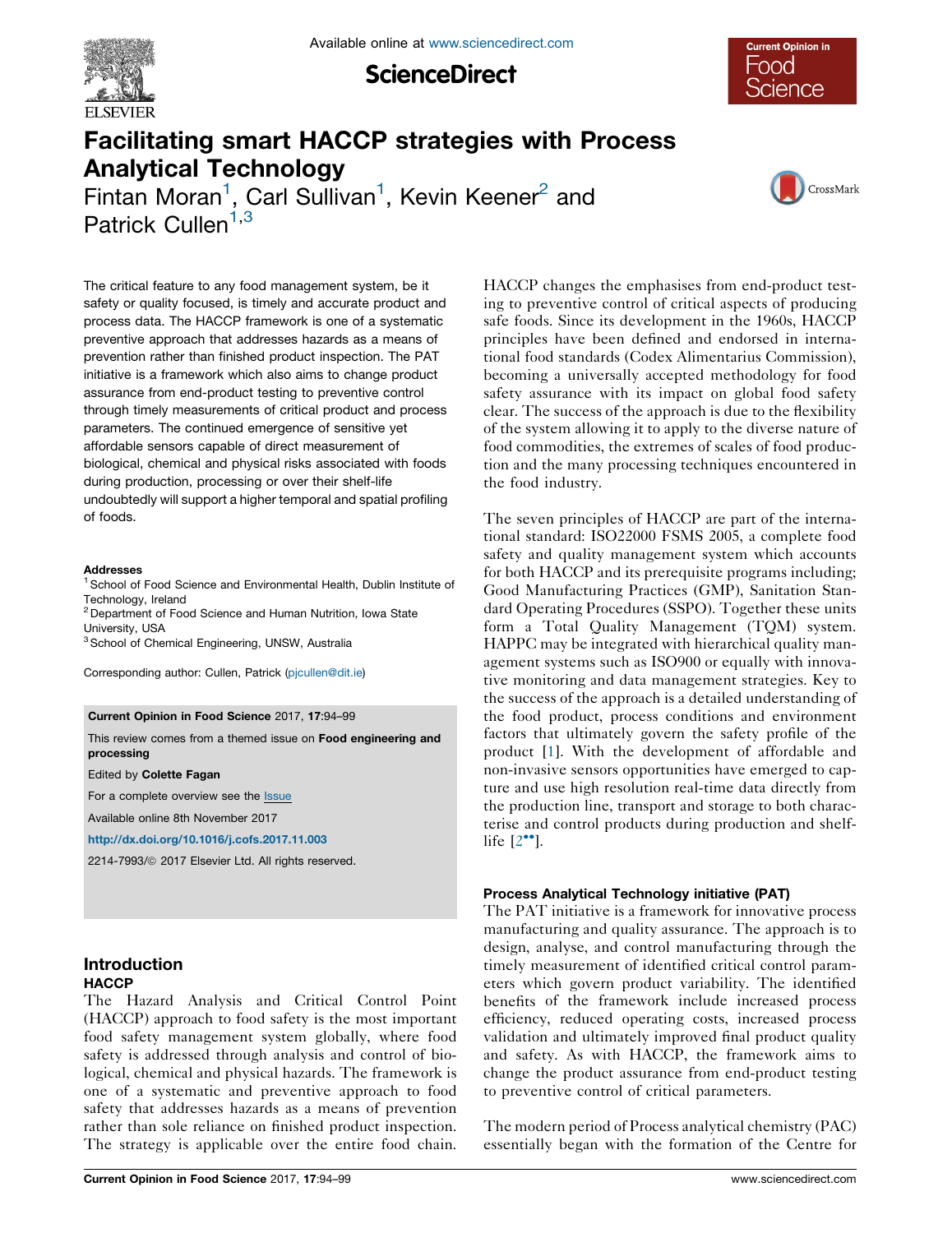Process Analytical Chemistry (CPAC) in 1984 [3<sup>\*\*</sup>] [which](#page-6-0) defined five "eras" of PAC: (1) off line, (2) at line, (3) online (4) inline, and (5) non-invasive, which describe the evolution of sensor technologies [\[4](#page-6-0)]. Its definition has evolved over the years to encompass analytical measurements and understating of chemical, physical, microbiological parameters governing processing. Changing the term "Chemistry" to "Technology" allowed a broader scope of the approach to other processes. 'Analytical' has emerged to include; chemical, physical, microbiological, mathematical, and risk analysis parameters and methodologies.

The objective of this paper is to introduce the PAT framework and discuss the potential impact such data rich approaches may have on the HACCP food safety management system.

### Potential implementation of PAT to the 7 HACCP steps

#### Principle 1: Hazard analysis

Principle 1 concerns the process of collecting and evaluating information on hazards and conditions leading to their presence to decide which are significant to food safety. Quality by Design (QbD) is a manufacturing concept initially presented by Joseph Juran [\[5](#page-6-0)]. Within the pharma sector QbD is defined as 'a systematic approach to development that begins with predefined objectives and emphasizes product and process understanding and process control, based on sound science and quality risk management' (ICH [\[6](#page-6-0)]). Risk assessment and management, raw material management, use of statistical approaches and PAT provide a foundation to these activities [7 ]. It is apparent that QbD [approaches](#page-6-0) have a clear role in a more multi-factorial analysis of such a hazard over those typically employed.

Certain foods such as infant formula, will have nutritional composition as a critical safety factor and mirror solid dose pharmaceuticals in terms of dose risk. With regards to biological risk assessment, there is no 'safety by design' initiative however extending the design to understand the role of physical properties such as ingredient particle size distributions and particle porosity on moisture content and potential microbial growth will provide a more integrated analysis of such hazards and ultimately improved preventative strategies. Data for such multifactorial hazard analysis are typically available for food hazards but rarely employed for establishing critical control points for typical industrial adoption of HACCP. An advantage of PAT sensors is the ability to carry out such multifactorial analysis in the lab followed by integration of the same sensor into the process line.

#### Principle 2: Critical Control Point (CCP)

A CCP is a point, step, or procedure in a food manufacturing process at which control can be applied and a food safety hazard can be prevented, eliminated, or reduced to an acceptable level. Within the confines of PAT a process parameter whose variability has an impact on a on a critical quality attribute is termed a Critical Process Parameter (CPP). Capturing data on the variability of identified CCPs could facilitate a smarter approach to controlling parameters where the process learns from its past performance. HACCP CCPs have traditionally been univariate in nature and minimally consider the variable nature of raw materials, products, processes or microbes etc. PAT provides information from the processing line continually building data on variables, both product and process, which may govern a CCP and in essence lead to continuous process validation.

#### Principle 3: Establish critical limits

A critical limit is the maximum or minimum value to which a physical, biological, or chemical hazard must be controlled to prevent, eliminate, or reduce to an acceptable level. As a control strategy, PAT employs such limits to establish corrective actions and control. However, the provision of such large data sets from real-time monitoring may identify product or processes which are briefly outside of the critical limits for example temporal-spatial fluctuations during processing. Consequently, approaches such as moving averages may be employed to filter such occurrences. Similarly establishing critical limits for HACCP has typically assumed univariate values although the risk may indeed be multivariate. This has often led to over processing of foods to ensure product safety which in turn can lead to avoidable detrimental quality or nutritional affects. Greater insights into CCPs and smarter control strategies could facilitate not only improved safety systems but also help limit over processing.

#### Principle 4: Establish system to monitor CCP

Process or product monitoring is required to ensure that the process is under control at each identified CCP. Regulatory or auditing bodies commonly require the listing of each monitoring procedure and its frequency within the HACCP plan. Representative sampling of the monitoring procedure naturally will be paramount to ensuring effective monitoring. By their nature PATs monitor directly within the process stream and consequently must be non-destructive. A significant advantage of such an approach is the provision of vastly greater data sets over the traditional sampling techniques combined with a reduction of certain errors and contamination risks associated with sampling. There are numerous monitoring technologies which are currently available or offer potential as PATs for the food industry. [Table](#page-4-0) 1 outlines some key technologies and their potential applications to monitor chemical, biological or physical hazards. Although principally non-destructive in nature and typically provide high temporal resolution data, ensuring effective representative sampling is critical for effective adoption of PAT.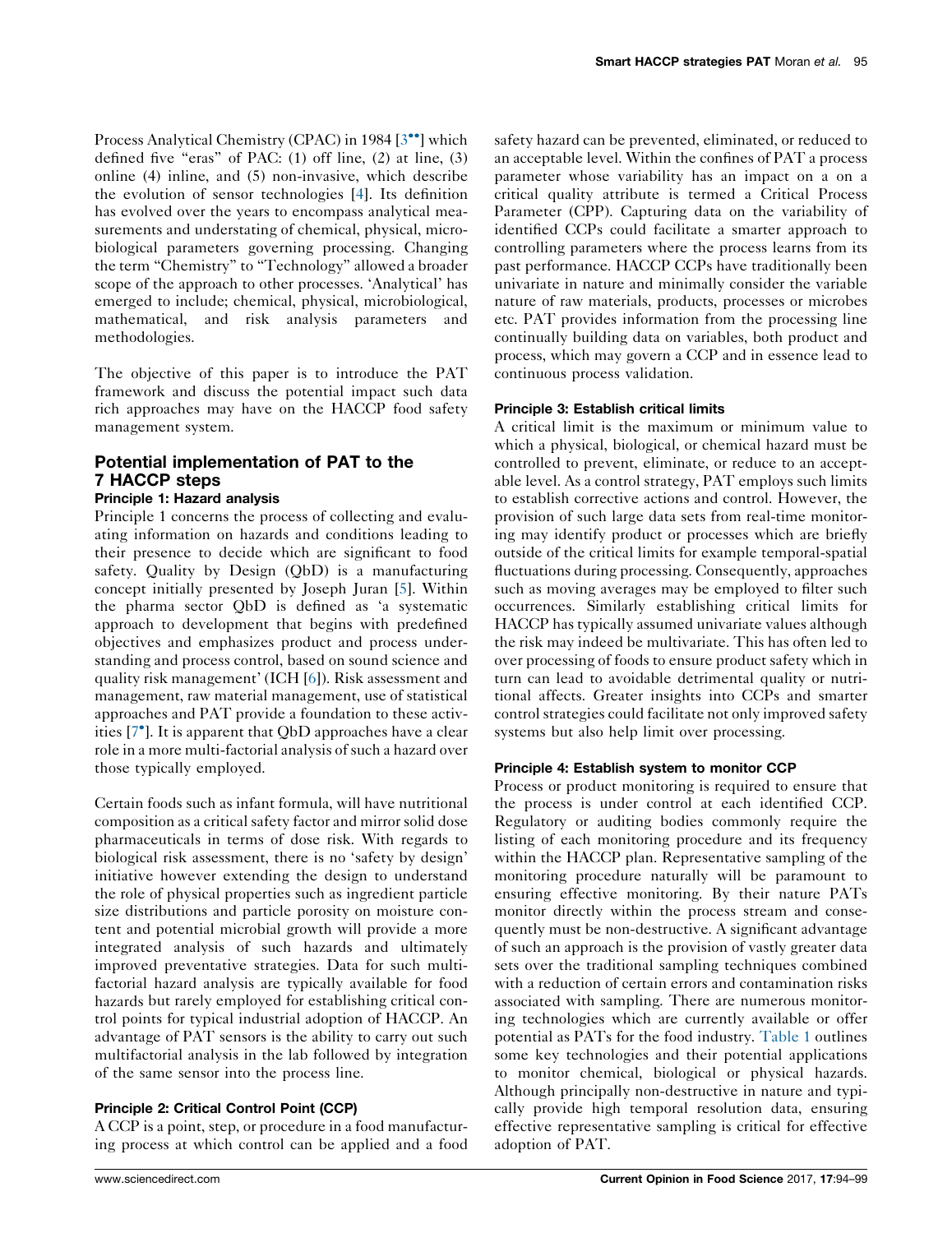<span id="page-4-0"></span>

| Table 1<br>Process analytical technologies for food hazards. |  |  |  |                    |
|--------------------------------------------------------------|--|--|--|--------------------|
|                                                              |  |  |  |                    |
| NIR spectroscopy                                             |  |  |  | $[13]$             |
| Hyperspectral imaging                                        |  |  |  | [14]               |
| Raman spectroscopy                                           |  |  |  | $[15]$             |
| Computer vision                                              |  |  |  | $[16]$             |
| Magnetic resonance imaging                                   |  |  |  | $[17]$             |
| Thermal imaging                                              |  |  |  | Gowen et al., 2010 |
| Terahertz imaging                                            |  |  |  | $[18]$             |
| Ultrasound                                                   |  |  |  | $[19]$             |
| Process tomography                                           |  |  |  | $[20]$             |
| Fluorescence spectroscopy                                    |  |  |  | $[21]$             |
| Laser induced breakdown spectroscopy                         |  |  |  | $[9^{\circ}]$      |
| Electronic tongue and nose                                   |  |  |  | [22]               |
| $X$ -ray                                                     |  |  |  | $[23]$             |

#### Principle 5: Establish corrective action

Corrective actions are actions to be taken when monitoring procedures indicate a deviation from an established critical limit. By definition PAT is a system for analysing and controlling manufacturing through timely measurements of critical quality and performance attributes of raw and in-process materials and processes. One significant benefit of PAT implementation is the potential for rapid corrective action to be taken, a key component in a successful preventative strategy. Early detection and rapid corrective responses of identified issues are desired for any manufacturing process and particularly so for products which had a safety risk.

#### Principle 6: Verification

Verification includes the validation of the monitoring plan (e.g., scientific support) along with demonstration that the implementation process meets the validation criteria. The application of methods, procedures tests and other evaluations, in addition to monitoring, to determine compliance with the HACCP plan. Validation can be defined as "a documented program that provides a high degree of assurance that a specific process, method, or system will consistently produce a result meeting predetermined acceptance criteria, although food regulators typically require the verification step to only address the CCP's specific to the HACCP plan. PAT tools are capable of continuously measuring product acceptance criteria and CPP's and on-line tools are capable of continuously evaluating if the process is behaving consistently. Through adoption of an effective PAT strategy the approach can provide continual process verification. Such continual process verification could offer significant assurances for the effective performance of a HACCP strategy.

#### Principle 7: Establish documentation

HACCP requires that there is effective documentation including hazard analysis and records documenting the monitoring of CCPs, critical limits, verification activities,

Current Opinion in Food Science 2017, 17:94–99 www.sciencedirect.com

and the handling of CCP deviations. A key component of PAT is effective data management and consequently dedicated software solutions have begun to emerge to handle the large and multi-variant data provided with an effective PAT strategy. Some of the advantages of using such hierarchical control system include the flexibility to input multiple analytical devices, use of data fusion techniques. Common data mining techniques are supported by such software for data pre-processing, validation, and analysis. Data mining techniques can be integrated to access required data (HACCP Principles 6, 7). Data from different sources or even from different sites could be consolidated for better product and process insights.

#### Real-time data and smart sensing

Advantages of adopting advanced sensors for HACCP include (1) the automation of monitoring, control and documentation, (2) provision of representative sampling from in-process monitoring, (3) early detection and response of product or processes outside of identifies critical limits, (4) potential to capture and utilise data along the complete food chain, (5) improved traceability due to increased product monitoring and (6) continuous process verification. Key to an effective HACCP strategy is an understanding of both the food product and its processing steps in terms of how they influence the identified and characterised risks. It is evident that end-product analyses provides limited information on the safety status of food, since the presence of a hazardous organism could give an indication but absence in a limited number of samples is no guarantee of safety of a whole production batch  $[2^{\bullet\bullet}]$ . A data rich [approach](#page-6-0) should lead to increased confidence in the strategy, provide greater insights into the complexities of such hazards and ultimately deliver major benefits in public health protection. Rapid data provision can lead to faster corrective actions and also facilitate early intentions which can prevent process product reaching critical limits.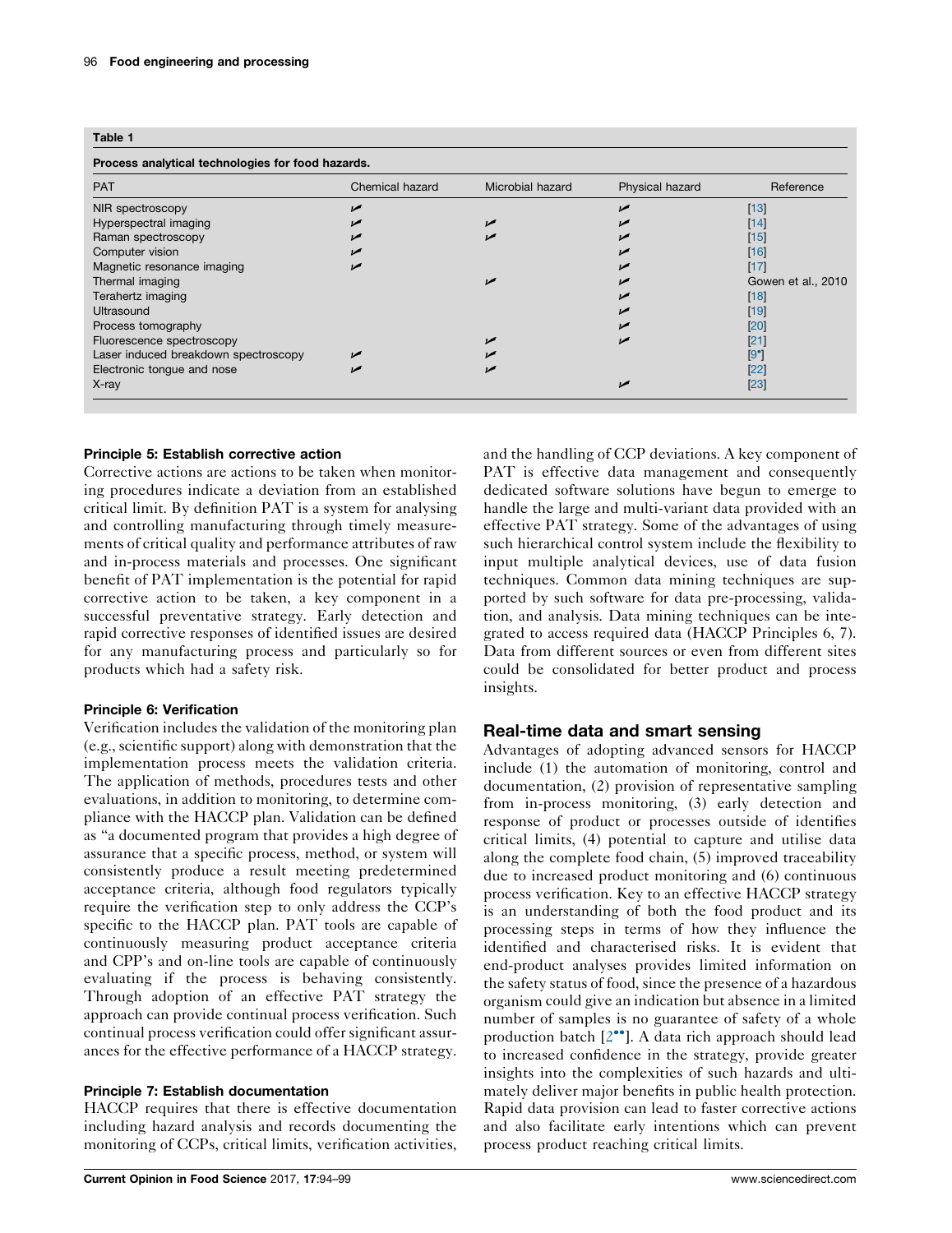<span id="page-5-0"></span>However, dealing with large high resolution data sets brings challenges to an industry traditionally reliant on well-established sampling protocols and paper documentation. Using high resolution sensors for safety monitoring is challenging in that strategies that deal with products which are identified as out of control for brief periods during processing must be developed. A similar challenge has emerged within validated processes for pharmaceutical manufacturers where PAT strategies identify product quality fluctuations which are unlikely to be picked up by traditional sampling protocols. Data smoothing techniques are often used to overcome such issues for product quality sensing however such approaches may not be appropriate or allowed for safety monitoring or validated processes. One suggested approach could be to develop flexible decision making protocols similar to those established for microbial sampling which can take into account the product, the microorganism and the acceptable detection limits of organisms. The International Commission on Microbiological Specifications for Foods (ICMSF) proposed a preventative scheme for managing microbial risks, namely the Food Safety Objective (FSO), where a

specified maximum frequency and/or concentration of a microbiological hazard in a food at the time of consumption, is deemed to provide an appropriate level of health protection. There is potential to employ PAT as a decision making protocol for determining acceptable contamination levels under the FSO initiative. MRI can be used to detect microbial activity at bacterial populations above 1000 cfu because of the resulting chemical changes. There has been at least one commercial use of this in evaluating nutritional products. A PH drop resulting from micro organism activity was used to remove "spoiled" containers — approximately 1 per 10 000 or more. As more microbiology focused PATs are developed the input of microbial expertise and regulators is required more and more.

Early adopters the framework in the pharma industry feared regulatory reprisals should PATs identify problems in a process that would not have been observed under normal process monitoring [[8\]](#page-6-0). The FDA, however, recognised this concern and was quick to allay manufacturers' fears stating that manufacturers will not be penalised for doing the right thing [\[8](#page-6-0)].



LIBS spectra of (a) pure lactose, (b) infant formula premix-lactose mixture at 50% (approx. 60 mg/kg Cu and 820 mg/kg Fe) and (c) pure infant formula premix.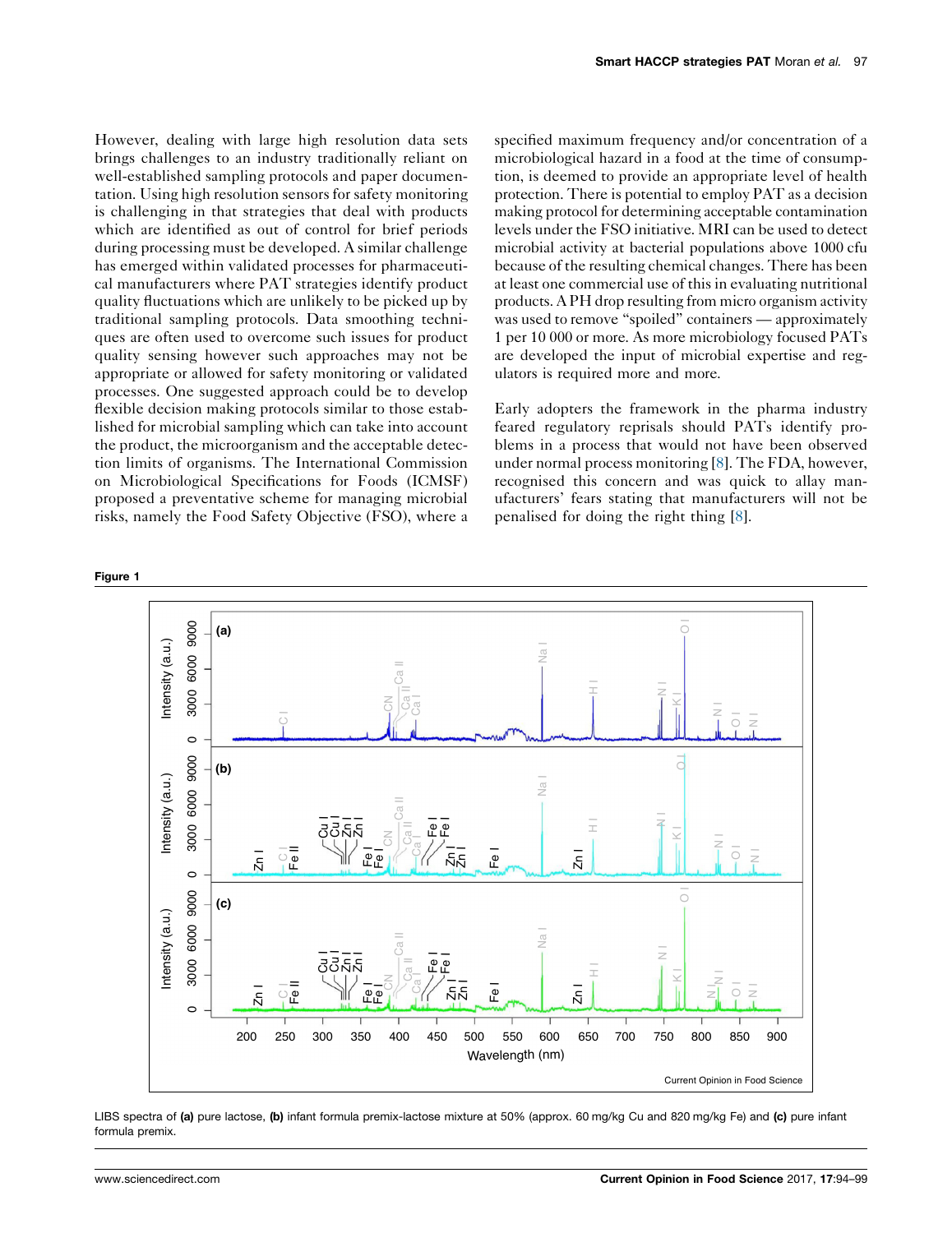### <span id="page-6-0"></span>PAT example: laser induced breakdown spectroscopy (LIBS)

Atomic spectroscopic techniques play a key role for food analysis. The possibility of moving such elemental analysis to the process environment would offer significant product quality and safety profiling. LIBS is a laser based technique based upon optical emission spectroscopy, where the laser pulse is absorbed by the food's surface and a small amount of material is ablated, atomised and ionised to produce a plasma plume. As the plasma cools down it emits light at a characteristic spectral structure for the elements pre-sent in the target material. A diverse range of at-, on- and in-line applications are feasible for mineral composition analysis, and also for a wide range of qualitative determinations such as authenticity, sample discrimination, bacteria contamination and elemental analysis [9 ]. Infant formula is a high risk food product both in regards to its compositional and microbial profile. [Figure](#page-5-0) 1 shows a LIBS spectra for an infant-formula premix which could be used for mineral analysis of the product during manufacture [10,11]. The technique could be used for identifying product adulteration, nutrient and elemental analysis but also analysis of raw materials for heavy metals such as mercury, lead, arsenic and cadmium etc. LIBS also has the potential to identify microorganisms based on their unique atomic composition with a reference library of emission fingerprints for a wide variety of species already developed [9 ]. Integration of such a technology or those referenced in [Table](#page-4-0) 1 have the potential to support the 7 principles of HACCP through the provision of rapid, representative and high resolution data. For example product detailed profiling of raw-materials or products could inform structured risk evaluation procedures used in HACCP principle 1. The rapid and potentially on-line nature of the technique logically supports the HACCP principles of CCP monitoring and control. The provision of high resolution product, process and risk profiling could support continuous verification and documentation.

#### Future outlook and learning from other industries

In the last ten years since the PAT initiative was introduced to the small molecule and biotech industries, the major regulatory agencies as well as industry have spent considerable efforts to facilitate their implementation with mixed outcomes [7 ]. The potential benefits in terms of product safety, control and quality are clear however real implementation is still a challenge. The food industry is typically not as limited with certain constraints such as batch production and highly validated production processes which restrain adoption of the PAT strategy. PATs are becoming increasing affordable particularly driven by developments in MEMS technology. However, there are also economical benefits to the adoption of HACCP strategies as reported by Minora and Parrett [\[12](#page-7-0)], who found that that the US FDA "HACCP

Procedures for the Safe and Sanitary Processing and Importing of Juice" led to significant cost savings due to reductions in the number of foodborne illnesses associated with juice-bearing products.

Knowledge of the framework in the food industry and particularly food regulators is limited and to date more focused on its application for quality assurance rather that safety. In 2009 the Food Quality, Safety & Analysis Symposium was established at IFPAC the world's leading PAT conference to introduce the food industry to the initiative. Interest and participation from the food industry and more recently regulators have developed rapidly. Critically in terms of potential impact on HACCP there has been a significant focus on PAT for microbial and chemical safety and contamination monitoring. Rapid developments in process sensors for microbial and trace analysis will see a step change in PAT for food safety assurance and how future HACCP are implemented.

#### References and recommended reading

Papers of particular interest, published within the period of review, have been highlighted as:

- of special interest
- •• of outstanding interest
- 1. Wallace C, Holyoak L, Powell S, Dykes F: HACCP the [difficulty](http://refhub.elsevier.com/S2214-7993(17)30176-5/sbref0125) with hazard analysis. Food Control 2014, 35[:233-240.](http://refhub.elsevier.com/S2214-7993(17)30176-5/sbref0125)
- $\mathcal{L}$  $\bullet\bullet$ Nychas G, Panagou E, Mohareb F: Novel [approaches](http://refhub.elsevier.com/S2214-7993(17)30176-5/sbref0130) for food safety management and [communication](http://refhub.elsevier.com/S2214-7993(17)30176-5/sbref0130). Curr Opin Food Sci 2016, 12[:13-20.](http://refhub.elsevier.com/S2214-7993(17)30176-5/sbref0130)

An excellent discussion of the potential gains of implementing PAT and information technologies in the food sector. The information provided is useful to complement this opinion piece.

- 3. Cullen PJ, O'Donnell C, Fagan C: Benefits and [challenges](http://refhub.elsevier.com/S2214-7993(17)30176-5/sbref0135) of
- $\ddot{\phantom{0}}$ adopting PAT for the food industry. In Process [Analytical](http://refhub.elsevier.com/S2214-7993(17)30176-5/sbref0135) [Technology](http://refhub.elsevier.com/S2214-7993(17)30176-5/sbref0135) for the Food Industry. Edited by O'Donnell FC, Fagan C, Cullen PJ. Springer Publishing; 2015. ISBN [978-1-4939-0310-8](http://refhub.elsevier.com/S2214-7993(17)30176-5/sbref0135).

This publication introduces the benefits and challenges of introducing PAT strategies for food processing. The book at a whole discusses individual PATs with potential applications in the food sector.

- 4. Mishra A, Banerjee S, [Bhatwadekar](http://refhub.elsevier.com/S2214-7993(17)30176-5/sbref0180) N, Mahajan P, Karode P: Process analytical technology (PAT): boon to [pharmaceutical](http://refhub.elsevier.com/S2214-7993(17)30176-5/sbref0180) [industry](http://refhub.elsevier.com/S2214-7993(17)30176-5/sbref0180). Pharm Rev 2018, 6.
- 5. Juran JM: Juran on Quality by Design: The New Steps for [Planning](http://refhub.elsevier.com/S2214-7993(17)30176-5/sbref0140) Quality into Goods and [Services](http://refhub.elsevier.com/S2214-7993(17)30176-5/sbref0140). Revised edition. New York: Free [Press;](http://refhub.elsevier.com/S2214-7993(17)30176-5/sbref0140) 1992.
- 6. ICH Q8 guideline: [Pharmaceutical](http://refhub.elsevier.com/S2214-7993(17)30176-5/sbref0145) Development, ICH Harmonised Tripartite [Guideline,](http://refhub.elsevier.com/S2214-7993(17)30176-5/sbref0145) Step4. 2009.
- 7. Rathore AS: QbD/PAT for [bioprocessing:](http://refhub.elsevier.com/S2214-7993(17)30176-5/sbref0150) moving from theory to [implementation](http://refhub.elsevier.com/S2214-7993(17)30176-5/sbref0150). Curr Opin Chem Eng 2014, 6:1-8.

• **to implementation**. *Curr Opin Chem Eng* 2014, 6:1-8.<br>This opinion piece provides an excellent discussion of the challenges and benefits of implementing a PAT strategy for the bioprocessing sector.

- 8. Willis R: Process Analytical [Technology](http://refhub.elsevier.com/S2214-7993(17)30176-5/sbref0155). Today's Chemist at Work; [2004.](http://refhub.elsevier.com/S2214-7993(17)30176-5/sbref0155)
- 9. [Markiewicz-Keszycka](http://refhub.elsevier.com/S2214-7993(17)30176-5/sbref0160) M, Cama-Moncunill X, Casado-Gavalda M,
- $\cdot$ Dixit Y, [Cama-Moncunill](http://refhub.elsevier.com/S2214-7993(17)30176-5/sbref0160) R, Cullen P, Sullivan C: Laser-induced breakdown [spectroscopy](http://refhub.elsevier.com/S2214-7993(17)30176-5/sbref0160) (LIBS) for food analysis: a review. Trends Food Sci [Technol](http://refhub.elsevier.com/S2214-7993(17)30176-5/sbref0160) 2017, 65:80-93.

This is a succinct review of LIBS as a potential PAT tool for the food industry. This work introduces the technology and discusses potential process applications.

10. Cama-Moncunill R, [Casado-Gavalda](http://refhub.elsevier.com/S2214-7993(17)30176-5/sbref0165) M, Cama-Moncunill X, [Markiewicz-Keszycka](http://refhub.elsevier.com/S2214-7993(17)30176-5/sbref0165) M, Dixit Y, Cullen P, Sullivan C: